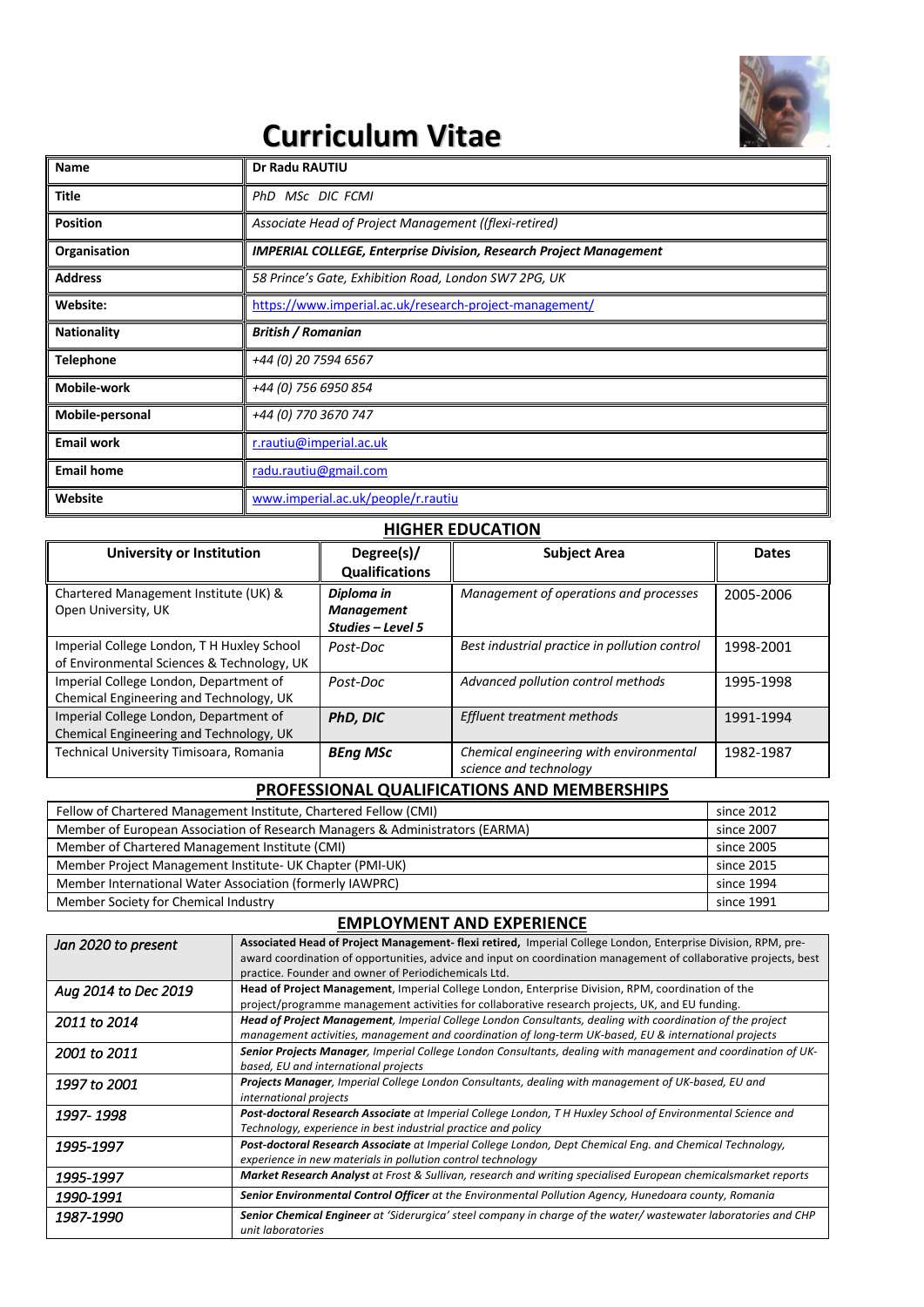#### **EXPERTISE**

Fellow of CMI (UK), Chartered Manager.

High impact research proposals, consortium management of collaborative research in the areas of:

- Best Practice and Mentoring in Collaborative Management of Research Projects
- § Water Quality and Diffuse Pollution
- § Novel Materials (Inorganic and Inorganic-Organic Hybrid) and Advanced Technologies
- § Public Health, Health and Environment
- Low Carbon Energy, Energy Efficiency Systems, Carbon Capture and Sequestration
- § Smart Cities and Sustainable Development
- § Environmental Impact Assessment and Stressors
- § Technology Transfer with emphasis on Small and Medium Enterprises (SMEs)

Professional expertise in environmental integrated assessment, water quality, diffuse pollution, advanced materials & technologies, environmental policy and pollution control, best industrial practice, electronic databases and information management.

#### **AWARDS- DISTINCTIONS**

- URE award for PhD thesis, Imperial College London, 1995
- Knight (*Officer*) of the (Romanian) Order of Faithful Service, 2004
- Fellow of the Chartered Management Institute, 2012

#### **PROJECT MANAGEMENT AND PORTFOLIO CO-ORDINATION**

- EC Framework research expertise as registered **H2020 EXPERT No. EX2006C113302.**
- EC-H2020 **TEAMING KIOS Centre of Excellence, 2017-2024**, KIOS-CoE between University of Cyprus and Imperial College London, http://www.kios.ucy.ac.cy/news-a-events/latest-news/315-kios-chosen-by-the-eu-to-become-a-european-centre-of-excellence-forresearch-and-innovation.html *- co-PI and best practice in consortium management, research data management and archiving, training.*
- EC-H2020 **EDEN2020, 2016-2020**, 'Enhanced Delivery Ecosystem for Neurosurgery in 2020', http://www.eden2020.eu/
- EC-H2020 **PERFORM, 2016-2021**, 'Personalized Risk Assessment in Febrile Illness to Optimize Real-Life Management across EU in 2020', http://www.perform2020.eu/
- EC- H2020 **EAVI2020, 2015-2020**, 'European AIDS Vaccine Initiative in 2020', http://www.eavi2020.eu/
- **FSA** 'Investigation of the Potential Transfer and Uptake of Contaminants into Food Arising From the Use of Recycled Waste in Agriculture'- **FSA102009-B, 2014-2017**, www.foodagrirecycledwaste.org/about *overall PM and expertise in POPs.*
- EC-DG Research FP7 for SMEs- '**Up-THERM'** Innovative High-Efficiency Phase-Change Fluid Based Heat Engine- **2013-2015**, *project manager, overseeing Imperial's input as RTD provider, (8 partners)*, http://labor1.wix.com/up-therm
- EC-DG Research FP7 for Associations of SMEs- '**BioSonic**' –Novel Chemical Process for Conversion of Woody Biomass into Chemical Intermediates'- **2013-2016**, *project manager, overseeing Imperial's input as RTD provider, (9 partners),* http://www.biosonic-fp7.eu/
- EC-DG Research Public Health Collaborative Project- '**EUCLIDS** Childhood Life-Threatening Infectious Diseases Study'- **2011-2016** *Consortium manager, overseeing dissemination and training activities, (16 partners), http://www.euclids-project.eu/*
- EC-DG Research NMP Collaborative Project- '**MACADEMIA** MOFs as Catalysts and Adsorbents: Discovery and Engineering of Materials for Industrial Applications'- **2009-2013** - *Project and consortium manager, (21 partners), http://www.macademia-project.eu/*
- EC-DG Research-Specific Targeted Research Project '**Hi-WATE**-Health Impacts of Long-term Exposure to Disinfection By-Products in Drinking Water'- **2006-2010-** *Project and consortium manager, WP leader Disinfection Technology and Best Practice.*
- EC-DG Research-Integrated Project '**INTARESE**-Integrated Assessment of Health Risks from Environmental Stressors in Europe'- **2005- 2010-** *Project and consortium manager of a large consortium (34 partners), http://www.intarese.org/*
- EC-DG Environment-Commercial Project 'The Relationship between the EIA and SEA Directives'- **2004-2005-** *PM for ICON*
- EC-DG IST- Specific Targeted Research Project CONTACT-'Contact printing for electronics and opto-electronics'- **2004-2007-** *PM for ICON.*
- UKWIR Project 'Diffuse Pollution and the Water Framework Directive'- **2002-2004-** *PM for ICON.*
- EC DG Research-INCO Project IRCYL 'Investigation of the Risk of Cyanide in Gold Leaching on Health and Environment in Central Europe and Central Asia', **2000-2003**.- *PM for ICON..*
- EC DG Environment- LIFE 3rd countries- LICENCE-Local Institutional Capacity Development in Environmental Sensitive areas (LIFETCY/BiH/000041), **2002-2004**, *PM for ICON.*
- EC DG Research, INCO-COPERNICUS, EXPASCAN Exposure to Arsenic and Cancer Risk in Central and Eastern Europe from Mining, Smelting and Coal-Fired Power Plants , **1999-2001** *(Research on heavy metal emissions from non-ferrous smelting and processing and coal-powered power plants in Central and Eastern Europe)*, *PM for ICON, expertise in pollution control and best practice.*
- EC-DG Environment- Study on "SEA and Integration of the Environment into Strategic decision-Making", **2000**, *project coordinator.*
- EC-JRC-Environment Institute, ISPRA "Environmental Impact of EU Policies (Water Framework Directive) on a UK Catchment", **2001- 2003**- *PM for ICON.*
- DGXII Project, EUPHEMET Toward an Integrated EU Policy for Heavy Metals, **1998-2000** *(research and Reports on mercury accumulation in the chlor-alkali industry in Europe and mercury use in informal gold in the Amazonian basin)*, EC DG Research Project.
- UKWIR- Diffuse Pollution and the Water Framework Directive impact on UK Water Industry-, **2002-2004**, *PM for ICON.*
- EC-DG Environment- Study on "Pollutants in Urban Waste Water and Sewage Sludge"- -**2000-2001**.- *project overall co-ordinator and manager.*
- Lead Industry Factbook- project commissioned by EUROMÉTAUX, Brussels, **1999-2000**, *expertise in lead environmental exposure*, *coauthor.*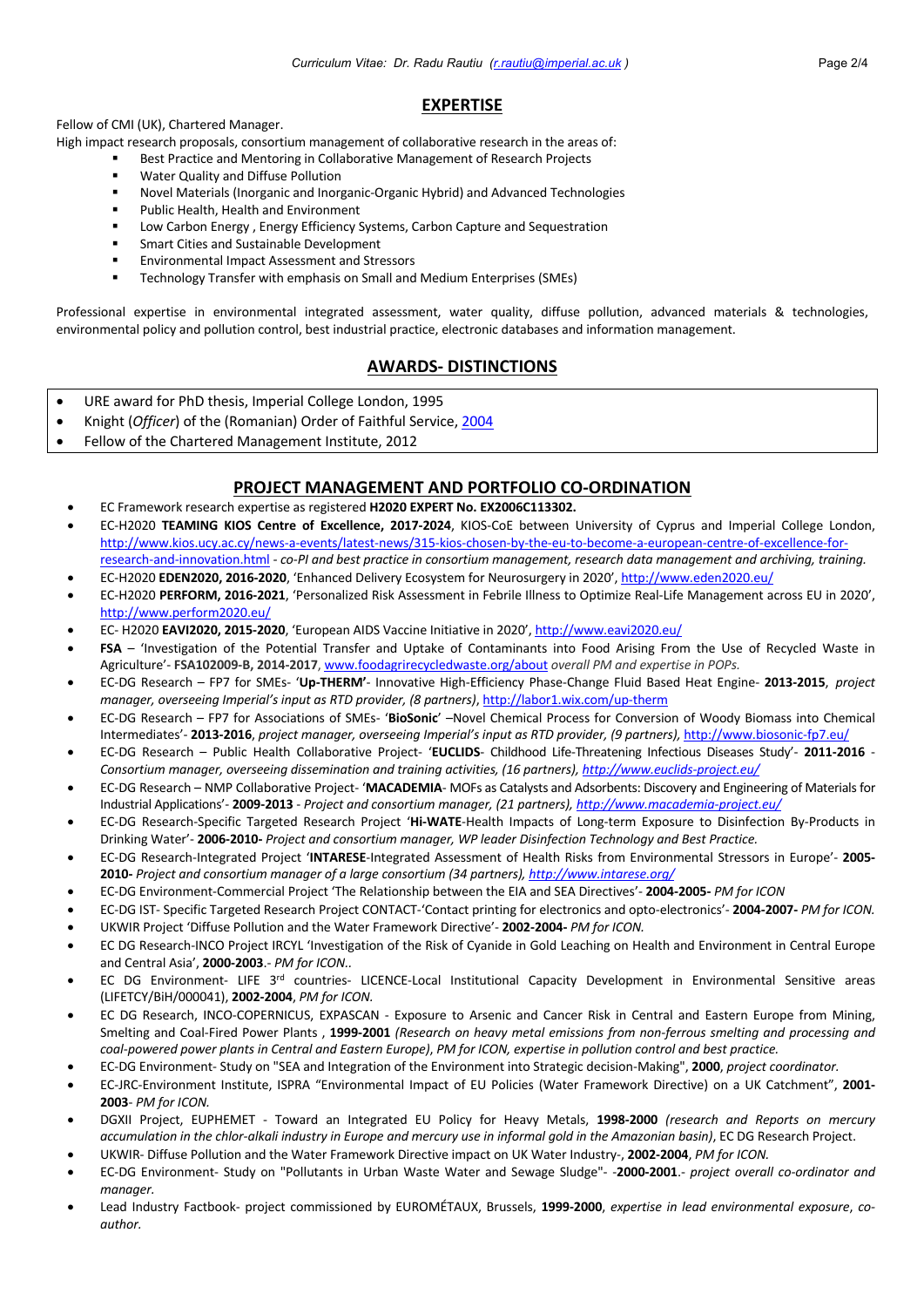- **Rautiu, R** (**2021**) COVID-19 and High Education & Research (HER) Sector in 2020-Cellebrating Success, NCURA Magazine, 53(2), pp.33- 35
- Rigby H.L; Acker S.; Dowding A.; Fernandes A.; Humphries D; Petch RG; **Rautiu R**; Reynolds CK; Rose M; Smith SR; (**2015**), The physicochemical properties and concentrations of organic contaminants in waste materials recycled in agriculture, Tinos2015 3rd International Conference on Sustainable Solid Waste Management.
- Rigby H.L.; Acker S; Dowding A; Fernandes A; Humphries D; Petch S; **Rautiu R**; Reynolds CK; Rose M; Smith SR; (**2015**), Investigation of the Potential Transfer and Uptake of Contaminants into Food Arising from the use of Biosolids and other Recycled Wastes in Agriculture, SludgeTech
- Rose, M.; Rigby, H.; Acker, S.; Dowding, A.; Fernandes, A.; Humphries, D.; Petch, S.; **Rautiu, R.;** Reynolds, C. K.; Smith, S. R. (**2015**), Transfer and uptake of contaminants arising from the use of recycled materials in food production, *Organohalogen Compounds*, vol.77, pp.191-193, http://www.dioxin20xx.org/pdfs/2015/15-52.pdf
- **Rautiu, R**; Jumel, K; Acker, S (**2011**), Best Practice in Consortium Management and Non-RTD Activities for Health & Environment FP6/FP7 Projects: Lessons Learned, in *Proceedings International Conference- Innovative Aspects in the Legislation of Public Procurement, Consequences on Accessing and Managing Structural Funds*, 24-27 Nov 2011, Sovata, Romania. ISBN 978-973-127-713-4
- Smith, S R; Alcock, R E: Sweetman, A; **Rautiu, R**; et.al.(**2009**), Organic Contaminants in Sewage Sludge (Biosolids) and their Significance for Agricultural Recycling, *Philosophical transactions. Series A, Mathematical, physical, and engineering sciences*, 367(1904) 4005-41
- Nieuwenhuijsen, MJ; Smith, R; Golfinopoulos, S; Best, N; Bennett, J; Aggazzotti, G; Righi, E; Bucchini, L; Cordier, S; Villanueva, CM; Moreno, V; Bosetti, C; Vartiainen, T; **Rautiu, R**, *et.al.* (**2009**), Health Impacts of Long-Term Exposure to Disinfection By-Products in Drinking Water in Europe: HIWATE, *J. Water Health*, 7(2), pp.185-207.
- Cordos, E; Roman, C; Ponta, M; Frentiu, T; **Rautiu, R** (**2007**), Evaluation of Soil Pollution with Copper, Lead, Zinc and Cadmium in the Mining Area Baia Mare, *Rev.Chim (Bucuresti),* 58(5), 470-474.
- Rule, KL; Comber, SDW; Ross, D; Thornton, A; Makropoulos, CK; **Rautiu, R** (**2006**), Survey of priority substances entering thirty English wastewater treatment works, *Water and Environment Journal,* 20 (3), 177
- Rule, KL, Comber, SDW, Ross, D; Thornton, A; **Rautiu, R**, Makropoulos, C, Ross, D, Thornton, A (**2006**), Sources of priority substances entering an urban wastewater catchment – trace organic chemicals, *Chemosphere*, 63(4), 581-591.
- Rule, KL, Comber, SDW, Ross, D, Thornton, A, **Rautiu, R** and Makropoulos, C.K. (**2006**), Diffuse sources of heavy metals entering an urban wastewater catchment, *Chemosphere*, 63(1), 64-72.
- Pesch, B; Vogt, A; Ozunu, A; Tabyshalieva, A; **Rautiu, R**, (**2005**), Chapter 6 'Medical and Organisational Disaster Management in Kyrgyzstan and Romania – Current Situation and Best Practice Recommendations' in Gold Extraction in Central and Eastern Europe (CEE) and the Commonwealth of Independent States (CIS)- Health and Environmental Risks, Ranft U ; Pesch, B; Vogt A (Eds), Jagellonian University Press, 135-166.
- Drinkwater, M; Nieuwenhuijsen, MJ; **Rautiu, R**; Vogt, A; Ozunu, A, (**2005**), Chapter 7 'Health Risk Communication in emergencies: A Qualitative Evaluation of the Baia Mare Cyanide Accident' in Gold Extraction in Central and Eastern Europe (CEE) and the Commonwealth of Independent States (CIS)- Health and Environmental Risks, Ranft U ; Pesch, B; Vogt A (Eds), Jagellonian University Press, 167-180.
- Hilson, GM; Monhemius, AJ; **Rautiu, R** (**2005**), Chapter 8 'Alternative Leach reagents in Gold Processing- A Review of Substitutes for Cyanide' in Gold Extraction in Central and Eastern Europe (CEE) and the Commonwealth of Independent States (CIS)- Health and Environmental Risks, Ranft U ; Pesch, B; Vogt A (Eds), Jagellonian University Press, 181-206.
- **Rautiu, R**; Hilson, GM; White, DA; Pavel, M et al (**2005**), Chapter 9 'A Recommended Strategy for Detoxifying Cyanide-Contaminated Media', in Gold Extraction in Central and Eastern Europe (CEE) and the Commonwealth of Independent States (CIS)- Health and Environmental Risks, Ranft U ; Pesch, B; Vogt A (Eds), Jagellonian University Press, 207-233.
- Cordos E, **Rautiu R**, Roman C, Ponta M, Frentiu T, Sarkany A, Fodorpataki L, Macalik K, McCormick C, Weiss D (**2003**), Characterization of the rivers system in the mining and industrial area of Baia Mare, Romania, *European Journal of Mineral Processing and Environmental Protection*, vol 3, no 3, 324-335. http://www.ejmpep.com/cordos\_et.al.htm
- Ulrich Ranft, Peter Miskovic, Beate Pesch, Pavel Jakubis, Elenora Fabianova, Tom Keegan, Andre Hergemöller, Marian Jakubis, Mark J. Nieuwenhuijsen, V. Bencko, R. Colvile, **R. Rautiu**, E. Cordos, M. Farago, P. Frank, M. Götzl, J. Grellier, B. Hong, J. Rames, E. Stevens, I. Thornton, K. Unfried, and J. Zvarova, (**2003**), Association between Arsenic Exposure from a Coal-Burning Power Plant and Urinary Arsenic Concentrations in Prievidza District, Slovakia, *Environmental Health Perspectives*, vol 111, no 7, 889-894.
- **Rautiu, R** *et al.* (**2003**), The Risk of Cyanide in Gold Leaching on Health &Environment, *European Epi marker*, vol 7, no.3, July 2003, 1-7.
- Keegan T, Thornton, I, Farago, M, Jakubis, P, Pesch, B, Ranft, U, Nieuwenhuijsen, M, **Rautiu, R**, Bencko, V, Colvile, R, Cordos, E, Docx, P, Fabianova, E, Farago, M, et al, (**2002**), Assessment of environmental arsenic levels in Prievidza district, *Journal of Exposure Analysis and Environmental Epidemiology*, vol 12, no. 3, 179-185.
- Pesch, B, Ranft, U Jakubis, P, Nieuwenhuijsen, MJ, **Rautiu, R**, Hergemöller, A, Unfried, K, Jakubis, M, Miskovic, P, Keegan, T (**2002**) Environmental Arsenic Exposure from a Coal-burning Power Plant as a Potential Risk Factor for Nonmelanoma Skin Carcinoma: Results from a Case-Control Study in the District of Prievidza, Slovakia, *American Journal of Epidemiology,* 155(9):798-809.
- **Rautiu, R** *et al.* (**2002**), L'impact de la pollution du bassin Somes-Tisa-Danube par des boues toxiques de Baia Mare Roumanie, Cedre, L'Institut Océanographique Paris Octobre 2002.
- **Rautiu, R** et al. (**2002**), Baia Mare & Baia Borsa accidents, the aftermath (Cyanide and heavy metals pollution and environmental impact on catchments), in 'Environmental Impacts of Mine and Quarry Waste: the Burden from the Past', Eds. Puura, E, Marmo, L, D'Alessandro, M., EC-JRC Joint workshop, Orta May 2002.
- Cordos E. , **Rautiu R**, Roman C., Ponta, M. (**2002**), Synopsis of the environmental impact of a complex cyanide disaster in Romania 2000, *Epidemiology*, 13(4), 90, July 2002.
- Thornton, I.; **Rautiu R**; Brush, S.(**2001**) Lead The Facts, ICON-Eurométaux publication.